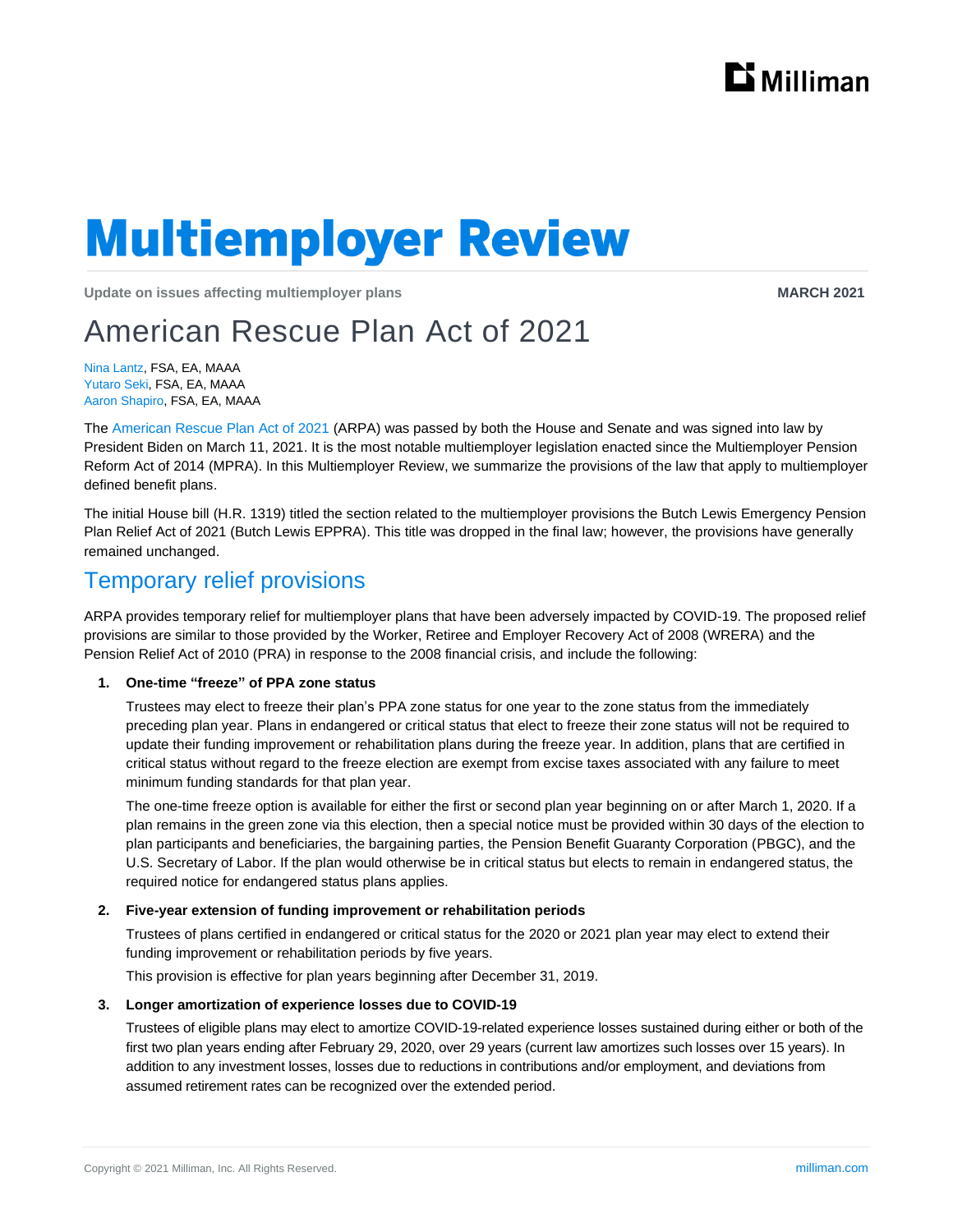#### **4. Extended asset smoothing period**

Trustees of eligible plans may elect to smooth any asset losses incurred during either or both of the first two plan years ending after February 29, 2020, over a period of up to 10 years in determining the actuarial value of assets.

#### **5. Widened asset corridor**

For the first two plan years beginning after February 29, 2020, trustees of eligible plans may elect to widen the asset corridor for determining the actuarial value of assets from 80% to 120% to 80% to 130% of the market value of assets. By law, the actuarial value of assets may not fall outside this asset corridor.

Trustees may elect relief provisions 3, 4, or 5 above if their plan is not receiving special financial assistance (as described below) and passes a solvency test. The solvency test is met only if the plan is projected to remain solvent throughout the amortization period described above as extended. In addition, the plan would be subject to restrictions on benefit improvements for a period of two plan years immediately following the plan year in which the relief applies, unless the actuary certifies that the benefit improvement is paid for with additional contributions, and the plan's projected funded percentage and credit balance for the two years are "reasonably expected to be at least as high" as if benefits were not increased.

Also, provisions 3, 4, and/or 5 would generally take effect on the first day of the first plan year ending on or after February 29, 2020, except that any elections affecting the credit balance would be disregarded for the first plan year beginning after February 29, 2020.

# Special financial assistance program for financially troubled plans

ARPA establishes a special financial assistance program to be administered by the PBGC and funded by transfers from the Treasury through September 30, 2030. Under this program, eligible plans may apply to receive a one-time cash payment in the amount required for the plan to pay all benefits through the plan year ending in 2051. The payment received under this special financial assistance program would not be considered a loan and would not need to be paid back. However, the financial assistance and earnings on financial assistance must be segregated from other plan assets and invested in investment-grade bonds or other investments permitted by the PBGC.

Plans in the program must reinstate any benefits suspended under MPRA or benefits suspended due to plan insolvency. In addition, these plans must pay participants and beneficiaries the benefits that were suspended. However, any reductions to adjustable benefits provided by the plans' rehabilitation plans remain in effect.

Plans are eligible for the special financial assistance program if they meet any one of the following four eligibility criteria:

- 1. Plans in critical and declining status in any plan year beginning in 2020 through 2022
- 2. Plans with an approved suspension of benefits under MPRA
- 3. Plans in critical status in any plan year beginning in 2020 through 2022, with a **current liability** funded percentage below 40%, and which have an active to inactive participant ratio of less than 2 to 3
- 4. Plans currently insolvent that became insolvent after December 16, 2014, and have not been terminated

A plan's **current liability** is measured using an interest and mortality table prescribed by the Internal Revenue Service (IRS). The prescribed interest rates for the last three years have been around 2% to 3%, likely much lower than the discount rate plans are using for determining their PPA funded percentage. Using a lower interest rate may increase a plan's current liability significantly, resulting in a lower funded percentage.

*Observation*. We estimate about 200 to 225 plans will be initially eligible for the special financial assistance program. There were 124 plans in critical and declining status that were included in our December 2020 Multiemployer Pension Funding [Study.](https://us.milliman.com/en/insight/multiemployer-pension-funding-study-december-2020) To date, 18 plans have received approval for benefit suspensions under MPRA, according to the [Department of](https://home.treasury.gov/services/the-multiemployer-pension-reform-act-of-2014/applications-for-benefit-suspension)  [Treasury.](https://home.treasury.gov/services/the-multiemployer-pension-reform-act-of-2014/applications-for-benefit-suspension) There were 75 to 100 plans in critical status (40%-55% of all plans in critical status included in the December 2020 Multiemployer Pension Funding Study) that may meet the eligibility requirements above. Finally, we estimate there were about 10 plans that went insolvent after December 16, 2014, and have not terminated received PBGC [financial assistance](https://www.pbgc.gov/sites/default/files/fin-assistance-me.xlsx) in fiscal year 2020.